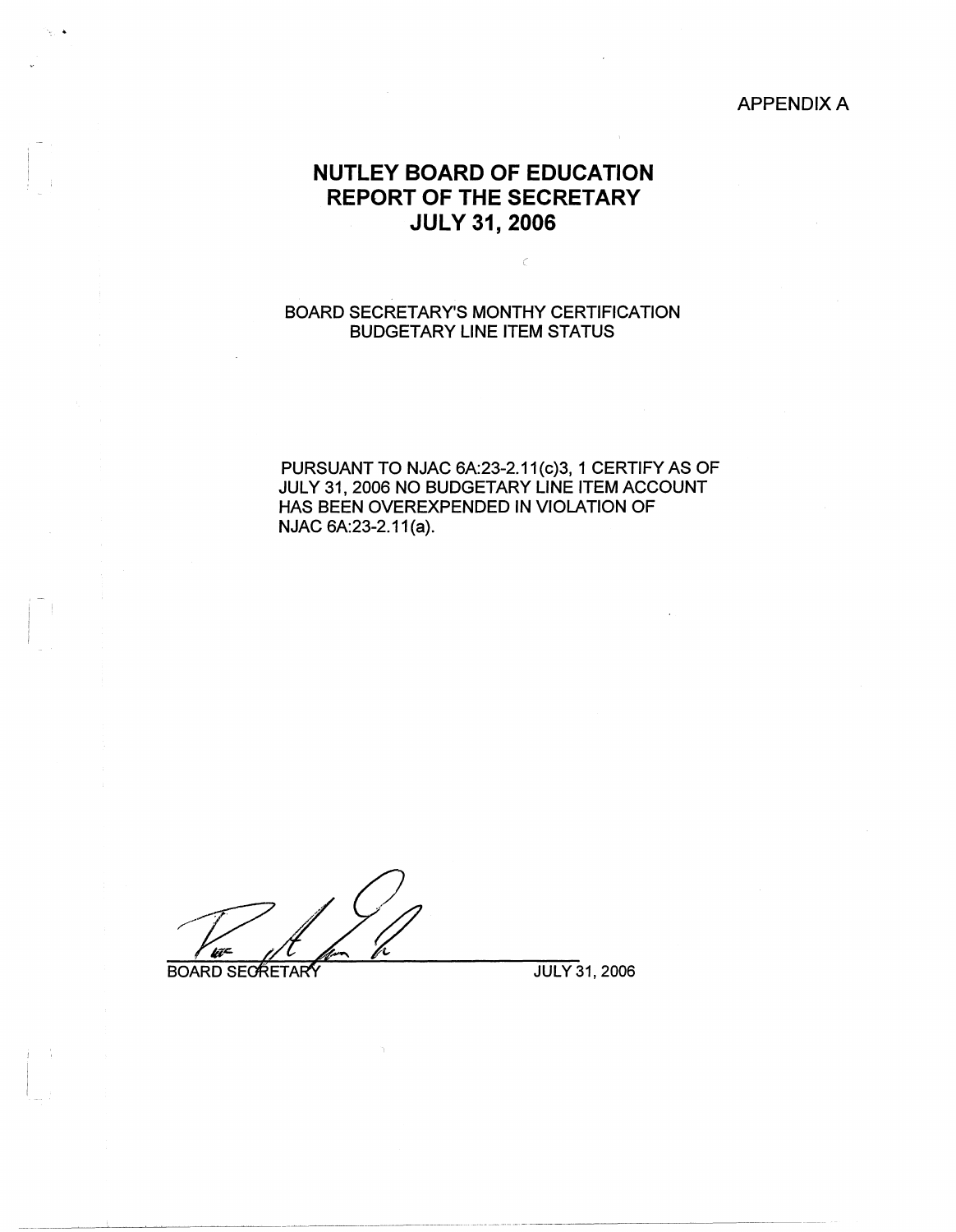l,

ŧ

 $\Gamma_{\rm in}$  )

**Starting date 7/1/2006 Ending date 7/31/2006 Fund: 10 GENERAL CURRENT EXPENSE** 

|             | <b>Assets:</b>                              | <b>Assets and Resources</b>        |                 |
|-------------|---------------------------------------------|------------------------------------|-----------------|
| 01          | Cash in bank                                |                                    | \$4,712,852.21  |
|             | $102 - 106$<br><b>Cash Equivalents</b>      |                                    | \$1,700.00      |
| 111         | Investments                                 |                                    | \$0.00          |
| 116         | <b>Capital Reserve Account</b>              |                                    | \$101,754.34    |
| 121         | Tax levy Receivable                         |                                    | \$0.00          |
|             | <b>Accounts Receivable:</b>                 |                                    |                 |
| 132         | Interfund                                   | \$1,734.85                         |                 |
| 141         | Intergovernmental - State                   | \$123,362.12                       |                 |
| 142         | Intergovernmental - Federal                 | \$0.00                             |                 |
| 143         | Intergovernmental - Other                   | (\$6,669.54)                       |                 |
| 153, 154    | Other (net of estimated uncollectable of \$ | \$135.39                           | \$118,562.82    |
|             | Loans Receivable:                           |                                    |                 |
| 131         | Interfund                                   | \$0.00                             |                 |
| $-151, 152$ | Other (Net of estimated uncollectable of \$ | \$0.00                             | \$0.00          |
|             | <b>Other Current Assets</b>                 |                                    | \$0.00          |
|             | <b>Resources:</b>                           |                                    |                 |
| 301         | <b>Estimated revenues</b>                   | \$46,697,423.00                    |                 |
| 302         | Less revenues                               | (\$2,721,253.78)                   | \$43,976,169.22 |
|             | <b>Total assets and resources</b>           |                                    | \$48,911,038.59 |
|             |                                             | <b>Liabilities and fund equity</b> |                 |
|             | <b>Liabilities:</b>                         |                                    |                 |
| 411         | Intergovernmental accounts payable - state  | $\gamma$                           | \$0.00          |
| 421         | Accounts payable                            |                                    | \$1,315.18      |
| 431         | Contracts payable                           |                                    | \$0.00          |
| 451         | Loans payable                               |                                    | \$0.00          |
| 481         | Deferred revenues                           |                                    | \$0.00          |
|             | Other current liabilities                   |                                    | \$354,893.34    |
|             | <b>Total liabilities</b>                    |                                    | \$356,208.52    |

**\$356,208.52**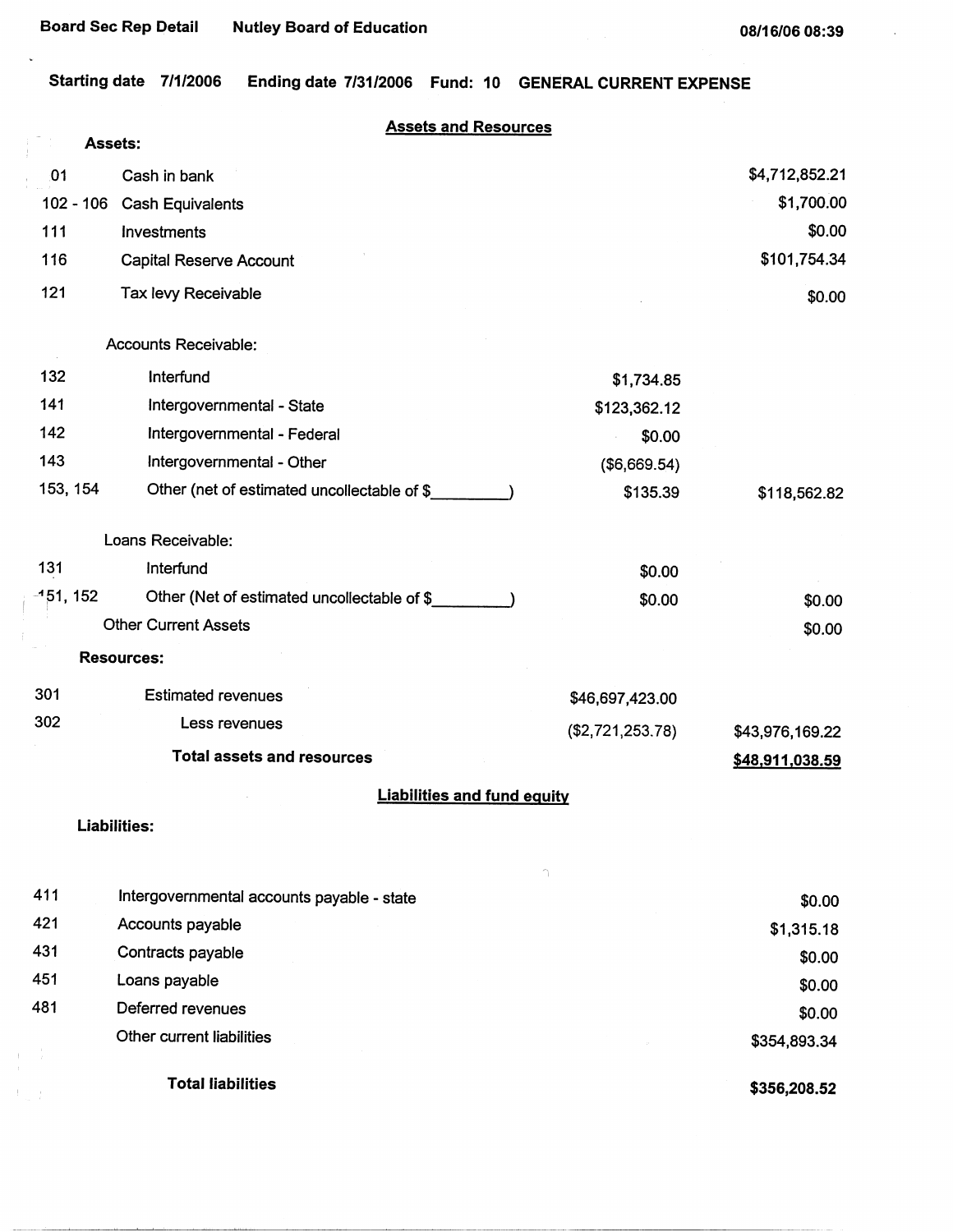k.

**Starting date 7/1/2006 Ending date 7/31/2006 Fund: 10 GENERAL CURRENT EXPENSE** 

## Fund **Balance:**

| Appropriated:  |                                                        |                     |                      |                   |                   |
|----------------|--------------------------------------------------------|---------------------|----------------------|-------------------|-------------------|
| 753,754        | Reserve for encumbrances                               |                     |                      | \$40,452,859.79   |                   |
| 761            | Capital reserve account - July                         |                     |                      | \$96,659.91       |                   |
| 304            | Add: Increase in capital reserve                       |                     |                      | \$0.00            |                   |
| 307            | Less: Budgeted w/d from capital reserve eligible costs |                     |                      | \$0.00            |                   |
| 309            | Less: Budgeted w/d from capital reserve excess costs   |                     |                      | \$0.00            | \$96,659.91       |
| 762            | Adult education programs                               |                     |                      | \$0.00            |                   |
| 751,752,76x    | Other reserves                                         |                     |                      | \$0.00            |                   |
| 601            | Appropriations                                         |                     | \$47,244,588.16      |                   |                   |
| 602            | Less: Expenditures                                     | (\$765,346.68)      |                      |                   |                   |
|                | Encumbrances                                           | (\$40, 167, 544.63) | ( \$40, 932, 891.31) | \$6,311,696.85    |                   |
|                | <b>Total appropriated</b>                              |                     |                      | \$46,861,216.55   |                   |
|                | Unappropriated:                                        |                     |                      |                   |                   |
| 770            | Fund balance, July 1                                   |                     |                      | \$2,240,778.68    |                   |
| 303            | <b>Budgeted fund balance</b>                           |                     |                      | $($ \$547,165.16) |                   |
|                | <b>Total fund balance</b>                              |                     |                      |                   | \$48,554,830.07   |
|                | <b>Total liabilities and fund equity</b>               |                     |                      |                   | \$48,911,038.59   |
|                | <b>Recapitulation of Budgeted Fund Balance:</b>        |                     |                      |                   |                   |
|                |                                                        |                     | <b>Budgeted</b>      | <b>Actual</b>     | <b>Variance</b>   |
| Appropriations |                                                        |                     | \$47,244,588.16      | \$40,932,891.31   | \$6,311,696.85    |
| Revenues       |                                                        |                     | (\$46,697,423.00)    | (\$2,721,253.78)  | (\$43,976,169.22) |
| Subtotal       |                                                        |                     | \$547,165.16         | \$38,211,637.53   | (\$37,664,472.37) |
|                | Change in capital reserve account:                     |                     |                      |                   |                   |
|                | Plus - Increase in reserve                             |                     | \$0.00               | \$5,094.43        | ( \$5,094.43)     |
|                | Less - Withdrawal from reserve                         |                     | \$0.00               | \$0.00            |                   |
| Subtotal       |                                                        |                     | \$547,165.16         | \$38,216,731.96   | (\$37,669,566.80) |
|                | Less: Adjustment for prior year                        |                     | \$0.00               | \$0.00            |                   |

Budgeted fund balance

\$547,165.16  $\frac{1}{\sqrt{2}}$ Prepared and submitted by : *100 A A A* 

Board Secretary

 $8/25/06$ 

(\$37,669,566.80)

\$38,216,731.96

**Date**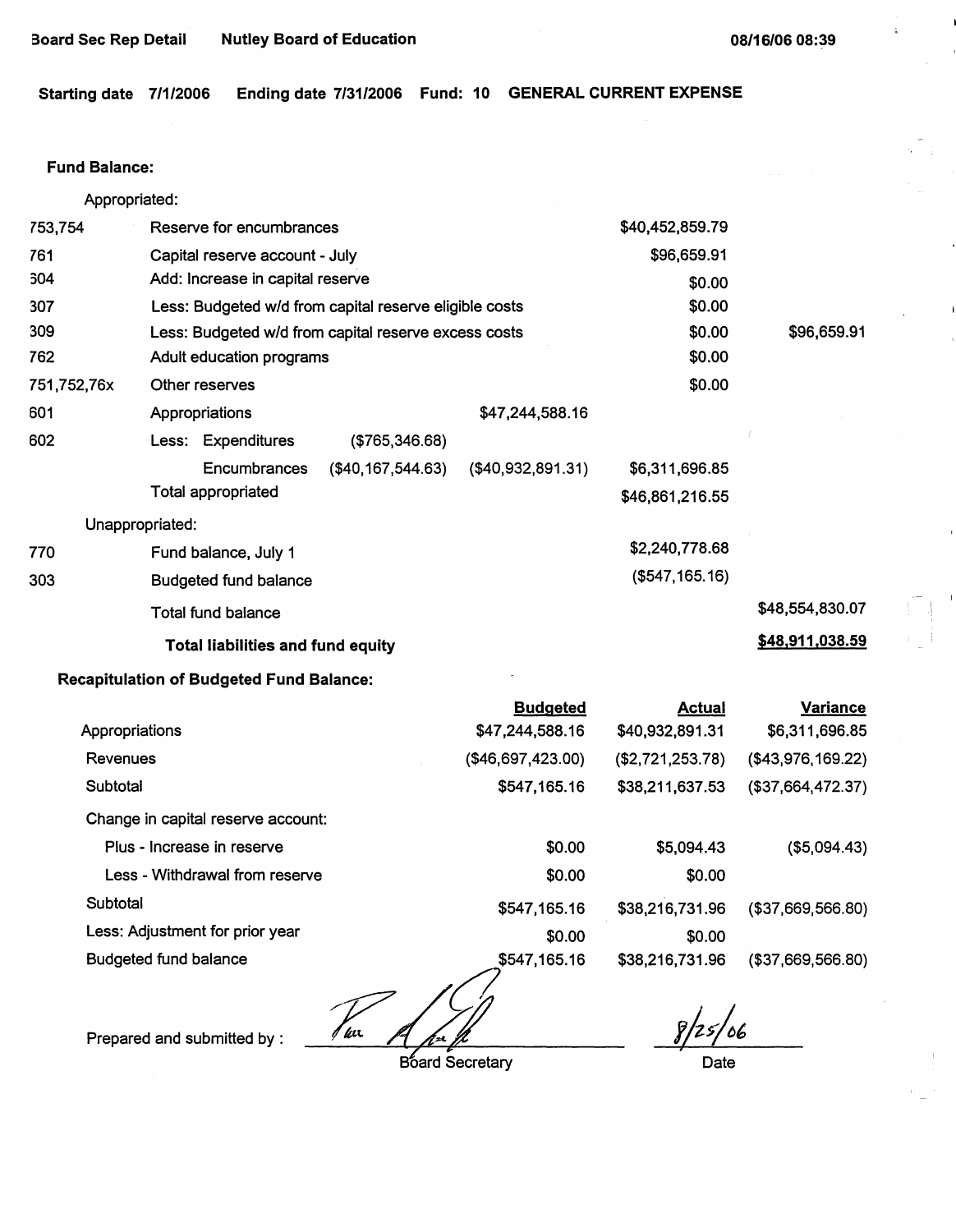$\ddot{\phantom{0}}$ 

**Starting date 7/1/2006 Ending date 7/31/2006 Fund: 20 SPECIAL REVENUE FUNDS** 

# **Assets and Resources**

|     | Assets:  |                                             |                |                |
|-----|----------|---------------------------------------------|----------------|----------------|
| 101 |          | Cash in bank                                |                | \$232,385.24   |
|     |          | 102 - 106 Cash Equivalents                  |                | \$0.00         |
| 111 |          | Investments                                 |                | \$0.00         |
| 116 |          | <b>Capital Reserve Account</b>              |                | \$0.00         |
| 121 |          | Tax levy Receivable                         |                | \$0.00         |
|     |          | <b>Accounts Receivable:</b>                 |                |                |
| 132 |          | Interfund                                   | \$0.00         |                |
| 141 |          | Intergovernmental - State                   | \$694.07       |                |
| 142 |          | Intergovernmental - Federal                 | \$440.96       |                |
| 143 |          | Intergovernmental - Other                   | \$0.00         |                |
|     | 153, 154 | Other (net of estimated uncollectable of \$ | \$0.00         | \$1,135.03     |
|     |          | Loans Receivable:                           |                |                |
| 131 |          | Interfund                                   | \$0.00         |                |
|     | 151, 152 | Other (Net of estimated uncollectable of \$ | \$0.00         | \$0.00         |
|     |          | <b>Other Current Assets</b>                 |                | \$0.00         |
|     |          | <b>Resources:</b>                           |                |                |
| 301 |          | <b>Estimated revenues</b>                   | \$1,364,981.00 |                |
| 302 |          | Less revenues                               | (\$57,677.00)  | \$1,307,304.00 |
|     |          | <b>Total assets and resources</b>           |                | \$1,540,824.27 |
|     |          | <b>Liabilities and fund equity</b>          |                |                |
|     |          | <b>Liabilities:</b>                         |                |                |
|     |          |                                             |                |                |
| 411 |          | Intergovernmental accounts payable - state  |                | \$3,603.26     |
| 421 |          | Accounts payable                            |                | \$0.20         |
| 431 |          | Contracts payable                           |                | \$0.00         |
| 451 |          | Loans payable                               |                | \$0.00         |
| 481 |          | Deferred revenues                           |                | \$117,051.44   |
|     |          | Other current liabilities                   |                | \$388.10       |
|     |          | <b>Total liabilities</b>                    |                | \$121,043.00   |

----------- ----------- ------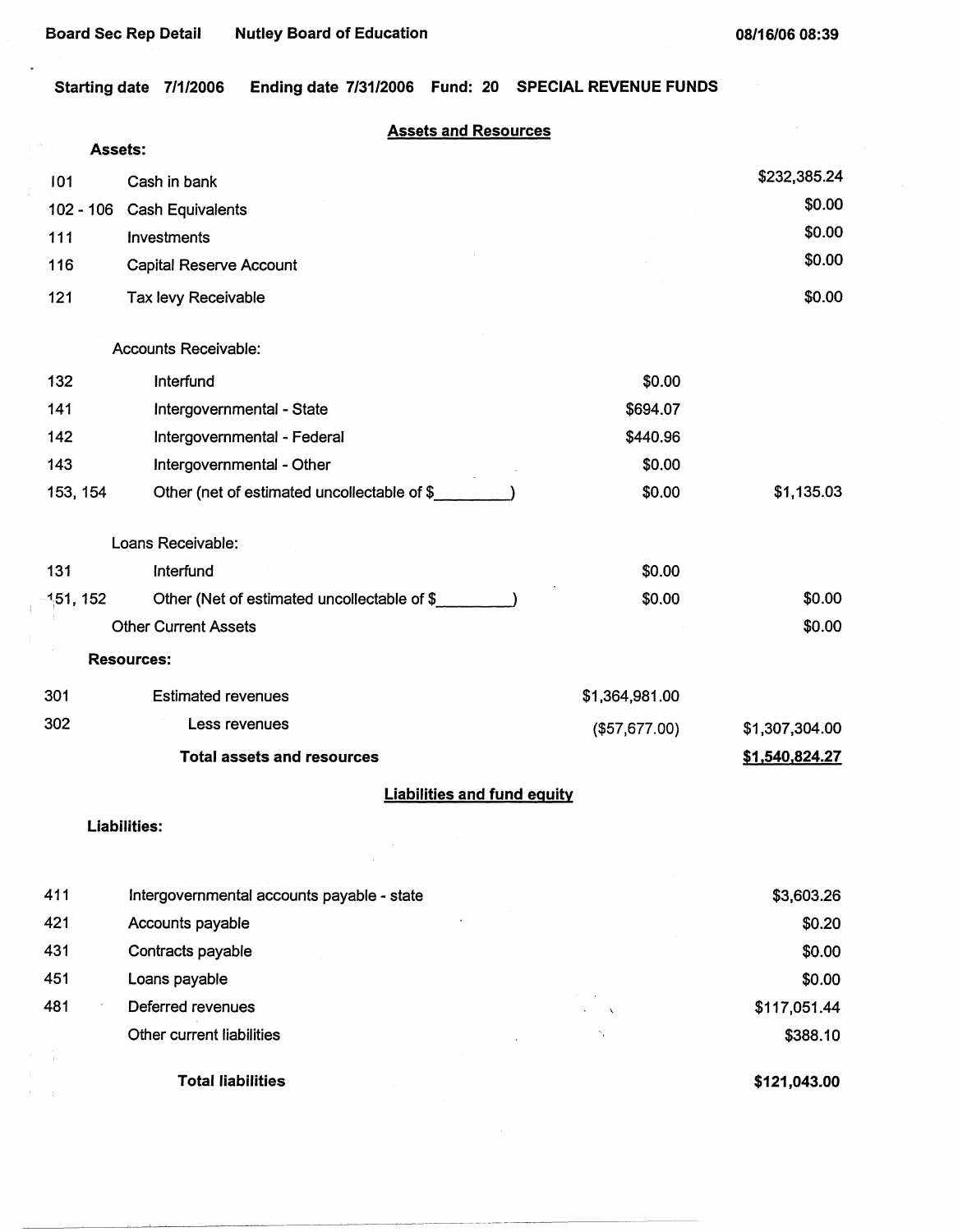**Starting date 7/1/2006 Ending date 7/31/2006 Fund: 20 SPECIAL REVENUE FUNDS** 

### **Fund Balance:**

|             | Appropriated:                                   |                                  |                                                        |                  |                |                  |
|-------------|-------------------------------------------------|----------------------------------|--------------------------------------------------------|------------------|----------------|------------------|
| 753,754     |                                                 | Reserve for encumbrances         |                                                        |                  | \$64,771.68    |                  |
| 761         |                                                 | Capital reserve account - July   |                                                        |                  |                |                  |
| 604         |                                                 | Add: Increase in capital reserve |                                                        |                  |                |                  |
| 307         |                                                 |                                  | Less: Budgeted w/d from capital reserve eligible costs |                  | \$0.00         |                  |
| 309         |                                                 |                                  | Less: Budgeted w/d from capital reserve excess costs   |                  | \$0.00         | \$0.00           |
| 762         | Adult education programs                        |                                  |                                                        |                  | \$0.00         |                  |
| 751,752,76x | Other reserves                                  |                                  |                                                        |                  | \$0.00         |                  |
| 601         | Appropriations                                  |                                  |                                                        | \$1,374,829.50   |                |                  |
| 602         | Less: Expenditures                              |                                  | (\$118,318.66)                                         |                  |                |                  |
|             | Encumbrances                                    |                                  | (\$54,923.18)                                          | (\$173, 241.84)  | \$1,201,587.66 |                  |
|             | <b>Total appropriated</b>                       |                                  |                                                        |                  | \$1,266,359.34 |                  |
|             | Unappropriated:                                 |                                  |                                                        |                  |                |                  |
| 770         | Fund balance, July 1                            |                                  |                                                        |                  | \$163,270.43   |                  |
| 303         | <b>Budgeted fund balance</b>                    |                                  |                                                        |                  | (\$9,848.50)   |                  |
|             | Total fund balance                              |                                  |                                                        |                  | \$1,419,781.27 |                  |
|             | <b>Total liabilities and fund equity</b>        |                                  |                                                        |                  |                | \$1,540,824.27   |
|             | <b>Recapitulation of Budgeted Fund Balance:</b> |                                  |                                                        |                  |                |                  |
|             |                                                 |                                  |                                                        | <b>Budgeted</b>  | <b>Actual</b>  | <b>Variance</b>  |
|             | Appropriations                                  |                                  |                                                        | \$1,374,829.50   | \$173,241.84   | \$1,201,587.66   |
| Revenues    |                                                 |                                  |                                                        | (\$1,364,981.00) | (\$57,677.00)  | (\$1,307,304.00) |
| Subtotal    |                                                 |                                  |                                                        | \$9,848.50       | \$115,564.84   | (\$105,716.34)   |
|             | Change in capital reserve account:              |                                  |                                                        |                  |                |                  |
|             | Plus - Increase in reserve                      |                                  |                                                        | \$0.00           | \$0.00         | \$0.00           |
|             | Less - Withdrawal from reserve                  |                                  |                                                        | \$0.00           | \$0.00         |                  |
| Subtotal    |                                                 |                                  |                                                        | \$9,848.50       | \$115,564.84   | (\$105,716.34)   |

Less: Adjustment for prior year

Budgeted fund balance

\$0.00 \$9,848.50

az

Prepared and submitted by :

Board Secretary

 $\frac{1}{256}$ *I* 

\$0.00

\$115,564.84

**Date** 

(\$105,716.34)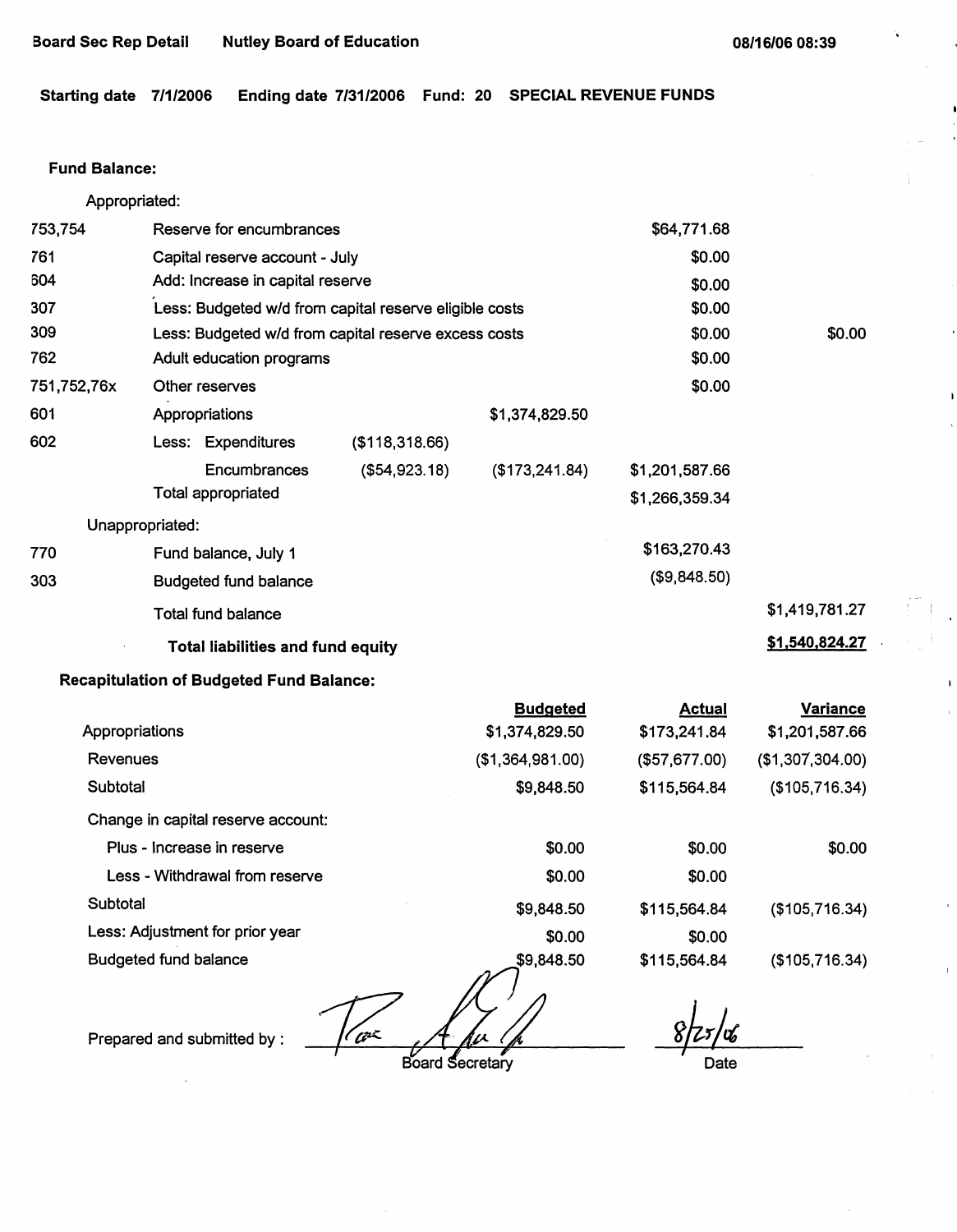$\,$   $\,$ 

Starting date 7/1/2006 Ending date 7/31/2006 Fund: 30 CAPITAL PROJECTS FUNDS

|          | Assets:                                     | <b>Assets and Resources</b>        |                       |
|----------|---------------------------------------------|------------------------------------|-----------------------|
| 01       | Cash in bank                                |                                    | \$4,966,726.43        |
|          | $102 - 106$                                 |                                    | \$0.00                |
| 111      | <b>Cash Equivalents</b><br>Investments      |                                    | \$0.00                |
| 116      |                                             |                                    | \$0.00                |
|          | <b>Capital Reserve Account</b>              |                                    |                       |
| 121      | <b>Tax levy Receivable</b>                  |                                    | \$0.00                |
|          | Accounts Receivable:                        |                                    |                       |
| 132      | Interfund                                   | \$22,659.00                        |                       |
| 141      | Intergovernmental - State                   | \$8,900,787.64                     |                       |
| 142      | Intergovernmental - Federal                 | \$0.00                             |                       |
| 143      | Intergovernmental - Other                   | \$40,000.00                        |                       |
| 153, 154 | Other (net of estimated uncollectable of \$ | \$0.00                             | \$8,963,446.64        |
|          | Loans Receivable:                           |                                    |                       |
| 131      | Interfund                                   | \$0.00                             |                       |
| 151, 152 | Other (Net of estimated uncollectable of \$ | \$0.00                             | \$0.00                |
|          | <b>Other Current Assets</b>                 |                                    | \$0.00                |
|          | <b>Resources:</b>                           |                                    |                       |
| 301      | <b>Estimated revenues</b>                   | \$0.00                             |                       |
| 302      | Less revenues                               | \$0.00                             | \$0.00                |
|          | <b>Total assets and resources</b>           |                                    | \$13,930,173.07       |
|          |                                             | <b>Liabilities and fund equity</b> |                       |
|          | <b>Liabilities:</b>                         |                                    |                       |
| 411      | Intergovernmental accounts payable - state  |                                    | \$0.00                |
| 421      | Accounts payable                            |                                    | \$0.00                |
| 431      | Contracts payable                           |                                    | \$0.00                |
| 451      | Loans payable                               |                                    | \$0.00                |
| 481      | Deferred revenues                           |                                    | \$8,421,365.00        |
|          | Other current liabilities                   |                                    | \$23,481.48           |
|          | <b>Total liabilities</b>                    |                                    | <b>\$8 AAA RAG AR</b> |

**\$8,444,846.48**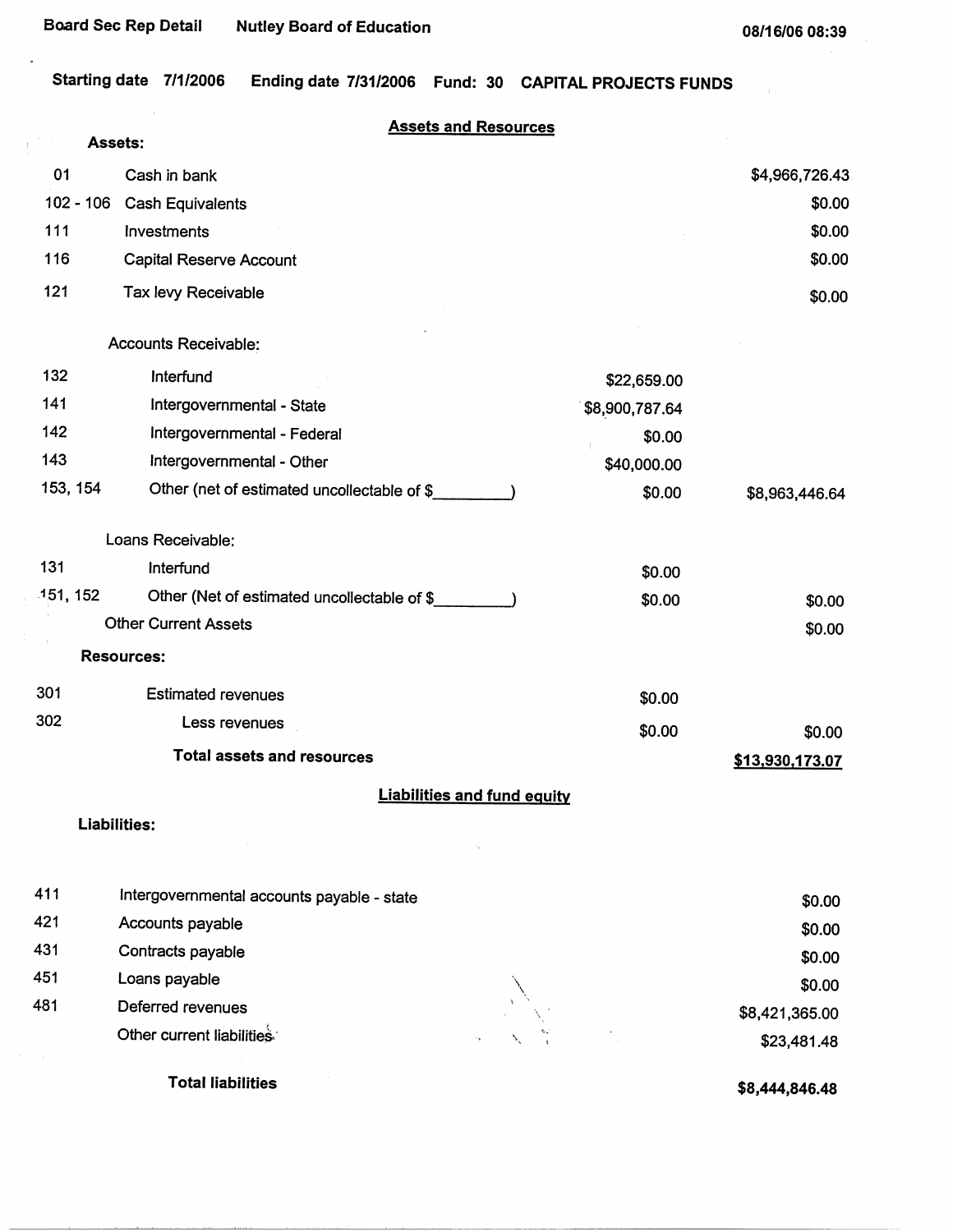**Starting date 7/1/2006 Ending date 7/31/2006 Fund: 30 CAPITAL PROJECTS FUNDS** 

#### Fund **Balance:**

| Appropriated: |                                                        |                   |                   |                 |
|---------------|--------------------------------------------------------|-------------------|-------------------|-----------------|
| '53,754       | Reserve for encumbrances                               |                   | \$29,173,887.28   |                 |
| 761           | Capital reserve account - July                         |                   | \$0.00            |                 |
| 304           | Add: Increase in capital reserve                       | \$0.00            |                   |                 |
| 307           | Less: Budgeted w/d from capital reserve eligible costs |                   | \$0.00            |                 |
| 309           | Less: Budgeted w/d from capital reserve excess costs   |                   | \$0.00            | \$0.00          |
| 762           | Adult education programs                               |                   | \$0.00            |                 |
| 751,752,76x   | Other reserves                                         |                   | \$13,393,710.66   |                 |
| 301           | Appropriations                                         | \$15,834,703.63   |                   |                 |
| 302           | Less: Expenditures<br>(\$2,510,924.98)                 |                   |                   |                 |
|               | (\$13,339,183.65)<br>Encumbrances                      | (\$15,850,108.63) | (\$15,405.00)     |                 |
|               | <b>Total appropriated</b>                              |                   | \$42,552,192.94   |                 |
|               | Unappropriated:                                        |                   |                   |                 |
| 770           | Fund balance, July 1                                   |                   | (\$21,232,162.72) |                 |
| 303           | <b>Budgeted fund balance</b>                           |                   | (\$15,834,703.63) |                 |
|               | <b>Total fund balance</b>                              |                   |                   | \$5,485,326.59  |
|               | <b>Total liabilities and fund equity</b>               |                   |                   | \$13,930,173.07 |
|               | <b>Recapitulation of Budgeted Fund Balance:</b>        |                   |                   |                 |
|               |                                                        |                   |                   |                 |

|                                    | <b>Budgeted</b> | <b>Actual</b>   | Variance      |
|------------------------------------|-----------------|-----------------|---------------|
| Appropriations                     | \$15,834,703.63 | \$15,850,108.63 | (\$15,405.00) |
| <b>Revenues</b>                    | \$0.00          | \$0.00          | \$0.00        |
| Subtotal                           | \$15,834,703.63 | \$15,850,108.63 | (\$15,405.00) |
| Change in capital reserve account: |                 |                 |               |
| Plus - Increase in reserve         | \$0.00          | \$0.00          | \$0.00        |
| Less - Withdrawal from reserve     | \$0.00          | \$0.00          |               |
| Subtotal                           | \$15,834,703.63 | \$15,850,108.63 | (\$15,405.00) |
| Less: Adjustment for prior year    | \$0.00          | \$0.00          |               |
| <b>Budgeted fund balance</b>       | \$15,834,703.63 | \$15,850,108.63 | (\$15,405.00) |

Viol

Prepared and submitted by :

Board Secretary

 $8/25/66$ • *I*  Date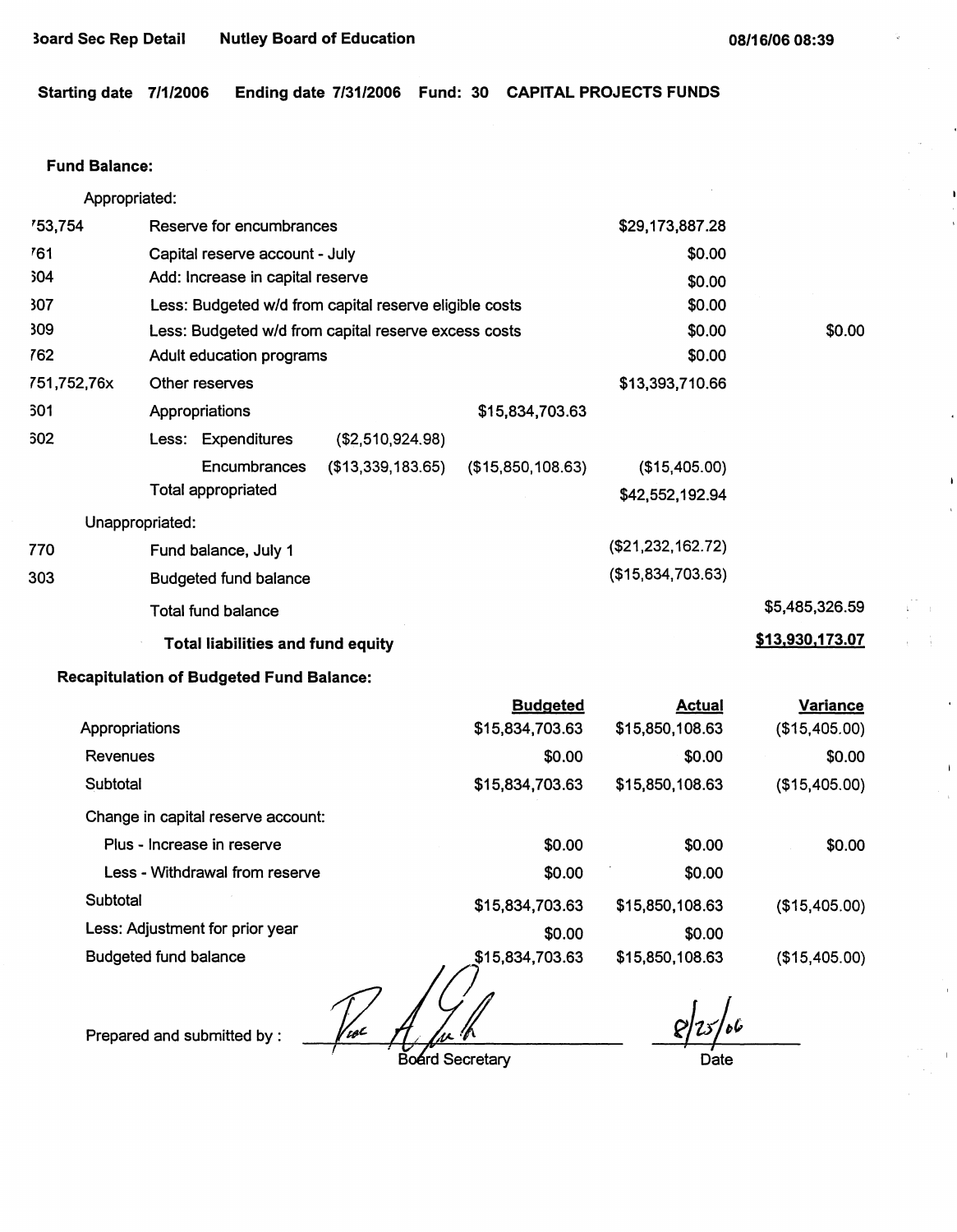**08/16/06 08:39** 

**Starting date 7/1/2006 Ending date 7/31/2006** Fund: **40 DEBT SERVICE FUNDS** 

|             | <b>Assets and Resources</b><br><b>Assets:</b> |                |                |
|-------------|-----------------------------------------------|----------------|----------------|
| 01          | Cash in bank                                  |                | (\$6,492.38)   |
| $102 - 106$ | <b>Cash Equivalents</b>                       |                | \$0.00         |
| 111         | Investments                                   |                | \$0.00         |
| 116         | <b>Capital Reserve Account</b>                |                | \$0.00         |
| 121         | Tax levy Receivable                           |                | \$0.00         |
|             | <b>Accounts Receivable:</b>                   |                |                |
| 132         | Interfund                                     | \$21,747.60    |                |
| 141         | Intergovernmental - State                     | \$0.00         |                |
| 142         | Intergovernmental - Federal                   | \$0.00         |                |
| 143         | Intergovernmental - Other                     | \$0.00         |                |
| 153, 154    | Other (net of estimated uncollectable of \$   | \$0.00         | \$21,747.60    |
|             | Loans Receivable:                             |                |                |
| 131         | Interfund                                     | \$0.00         |                |
| 151, 152    | Other (Net of estimated uncollectable of \$   | \$0.00         | \$0.00         |
|             | <b>Other Current Assets</b>                   |                | \$0.00         |
|             | <b>Resources:</b>                             |                |                |
| 301         | <b>Estimated revenues</b>                     | \$1,279,362.00 |                |
| 302         | Less revenues                                 | \$0.00         | \$1,279,362.00 |
|             | <b>Total assets and resources</b>             |                | \$1,294,617.22 |
|             | <b>Liabilities and fund equity</b>            |                |                |
|             | <b>Liabilities:</b>                           |                |                |
| 101         | Cash in bank                                  |                | (\$6,492.38)   |
| 411         | Intergovernmental accounts payable - state    |                | \$0.00         |
| 421         | Accounts payable                              |                | \$0.00         |
| 431         | Contracts payable                             |                | \$0.00         |
| 451         | Loans payable                                 |                | \$0.00         |
| 481         | Deferred revenues                             |                | \$0.00         |
|             | Other current liabilities                     |                | \$0.00         |
|             | <b>Total liabilities</b>                      |                | \$0.00         |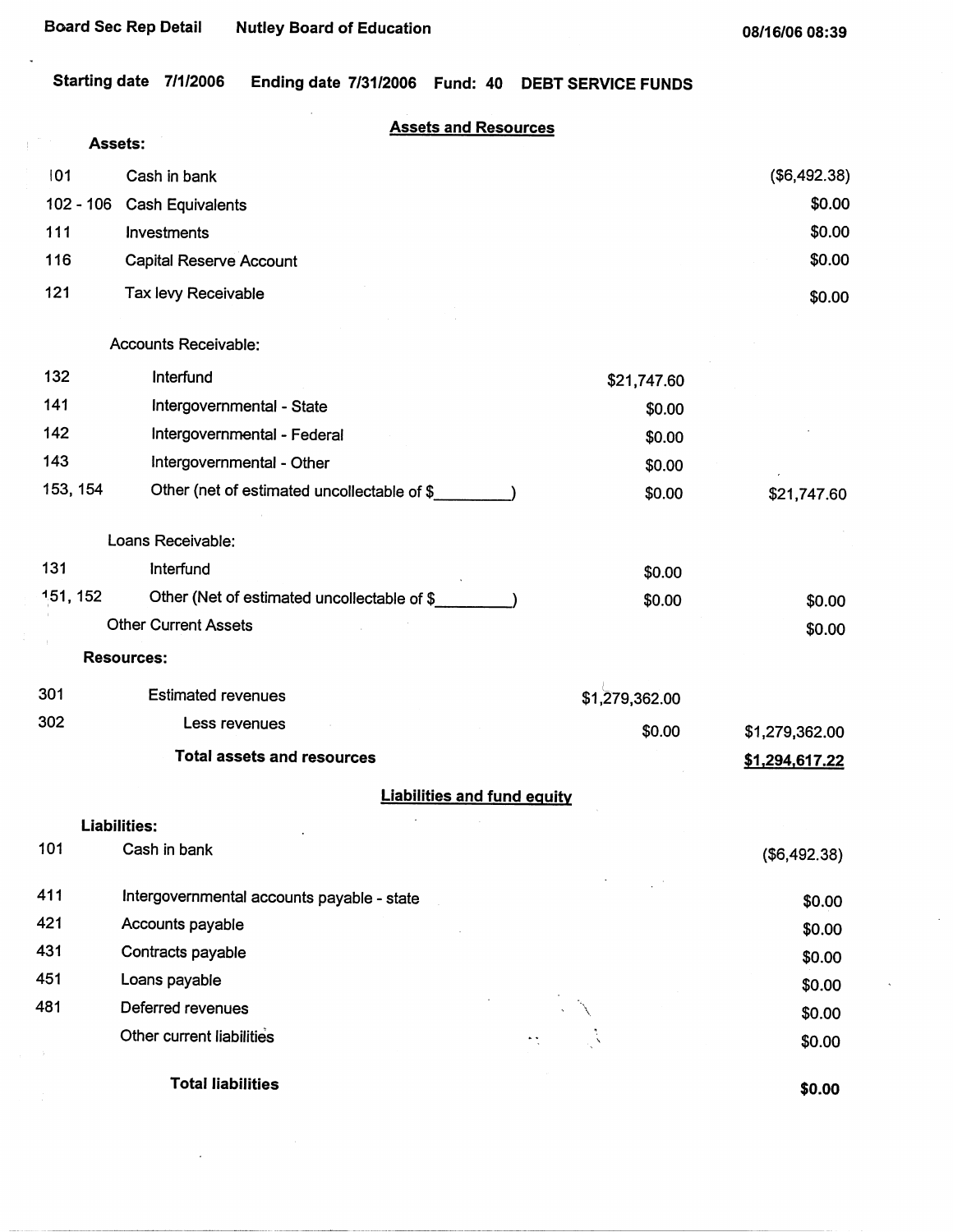À.

**Starting date 7/1/2006 Ending date 7/31/2006 Fund: 40 DEBT SERVICE FUNDS** 

### **Fund Balance:**

| Appropriated:                      |  |                                                        |                |                  |                |                  |
|------------------------------------|--|--------------------------------------------------------|----------------|------------------|----------------|------------------|
| 753,754                            |  | Reserve for encumbrances                               |                |                  | \$120,725.00   |                  |
| 761                                |  | Capital reserve account - July                         |                |                  | \$0.00         |                  |
| 304                                |  | Add: Increase in capital reserve                       |                |                  | \$0.00         |                  |
| 307                                |  | Less: Budgeted w/d from capital reserve eligible costs |                |                  | \$0.00         |                  |
| 309                                |  | Less: Budgeted w/d from capital reserve excess costs   |                |                  | \$0.00         | \$0.00           |
| 762                                |  | Adult education programs                               |                | \$0.00           |                |                  |
| 751,752,76x                        |  | Other reserves                                         |                |                  | \$0.00         |                  |
| 601                                |  | Appropriations                                         |                | \$1,294,617.00   |                |                  |
| 602                                |  | Less: Expenditures                                     | \$0.00         |                  |                |                  |
|                                    |  | Encumbrances                                           | (\$120,725.00) | (\$120, 725.00)  | \$1,173,892.00 |                  |
|                                    |  | <b>Total appropriated</b>                              |                |                  | \$1,294,617.00 |                  |
| Unappropriated:                    |  |                                                        |                |                  |                |                  |
| 770                                |  | Fund balance, July 1                                   |                |                  | \$15,254.72    |                  |
| 303                                |  | <b>Budgeted fund balance</b>                           |                |                  | (\$15,255.00)  |                  |
|                                    |  | <b>Total fund balance</b>                              |                |                  |                | \$1,294,616.72   |
|                                    |  | <b>Total liabilities and fund equity</b>               |                |                  |                | \$1,294,616.72   |
|                                    |  | <b>Recapitulation of Budgeted Fund Balance:</b>        |                |                  |                |                  |
|                                    |  |                                                        |                | <b>Budgeted</b>  | <b>Actual</b>  | <b>Variance</b>  |
| Appropriations                     |  |                                                        |                | \$1,294,617.00   | \$120,725.00   | \$1,173,892.00   |
| <b>Revenues</b>                    |  |                                                        |                | (\$1,279,362.00) | \$0.00         | (\$1,279,362.00) |
| Subtotal                           |  |                                                        |                | \$15,255.00      | \$120,725.00   | (\$105,470.00)   |
| Change in capital reserve account: |  |                                                        |                |                  |                |                  |
|                                    |  | Plus - Increase in reserve                             |                | \$0.00           | \$0.00         | \$0.00           |
|                                    |  | Less - Withdrawal from reserve                         |                | \$0.00           | \$0.00         |                  |
| Subtotal                           |  |                                                        |                | \$15,255.00      | \$120,725.00   | (\$105,470.00)   |
|                                    |  | Less: Adjustment for prior year                        |                | \$0.00           | \$0.00         |                  |
| <b>Budgeted fund balance</b>       |  |                                                        |                | \$15,255.00      | \$120,725.00   | (\$105,470.00)   |

<u>Vior</u>

Prepared and submitted by :

Board Secretary

 $8/25/66$ 

Date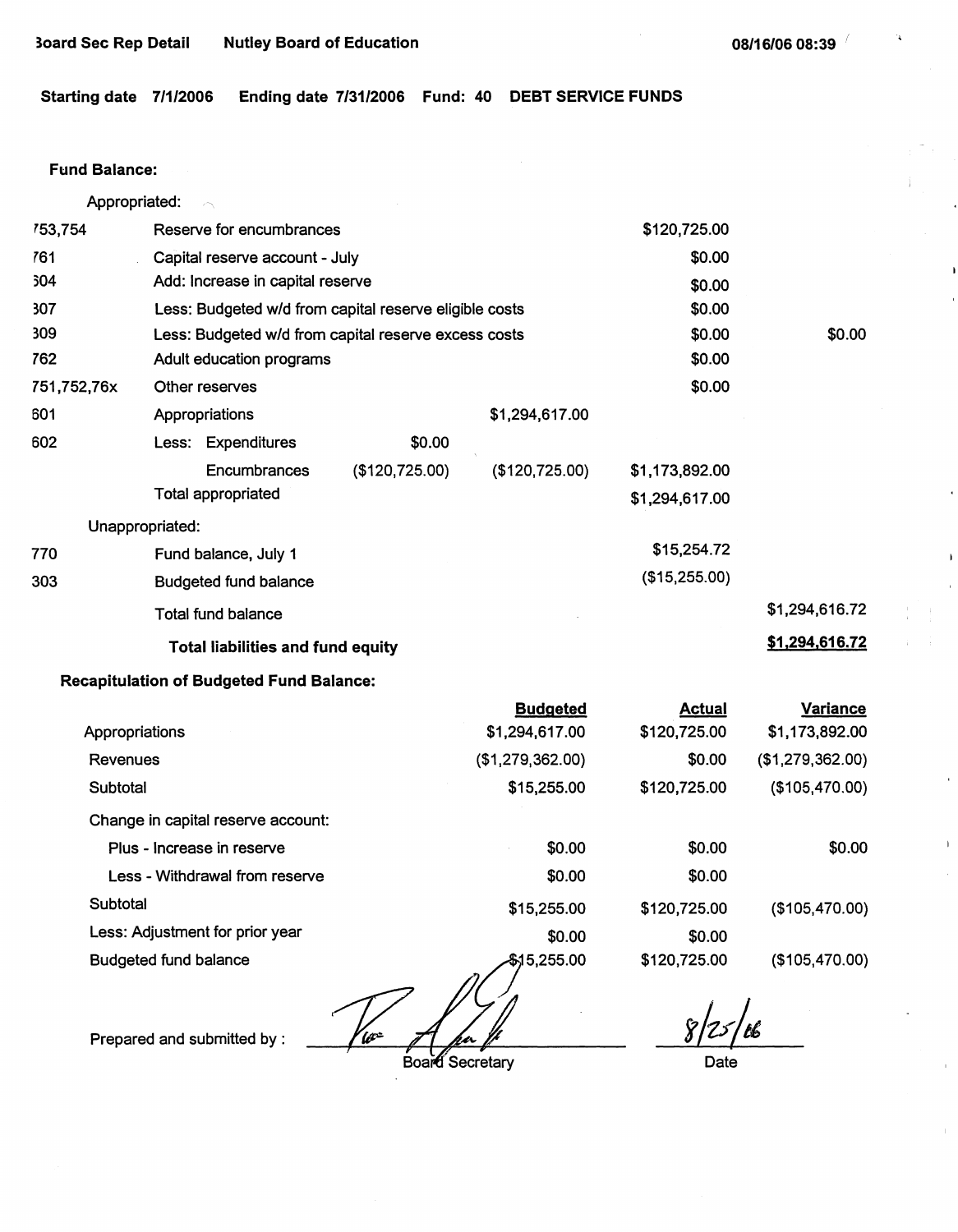**Starting date 7/1/2006 Ending date 7/31/2006 Fund: 50 ENTERPRISE FUND** 

# **Assets and Resources**

|             | <b>Assets:</b> |                                             |              |             |
|-------------|----------------|---------------------------------------------|--------------|-------------|
| 01          |                | Cash in bank                                |              | \$51,600.61 |
| $102 - 106$ |                | <b>Cash Equivalents</b>                     |              | \$0.00      |
| 111         |                | Investments                                 |              | \$0.00      |
| 116         |                | <b>Capital Reserve Account</b>              |              | \$0.00      |
| 121         |                | Tax levy Receivable                         |              | \$0.00      |
|             |                | <b>Accounts Receivable:</b>                 |              |             |
| 132         |                | Interfund                                   | \$0.00       |             |
| 141         |                | Intergovernmental - State                   | \$4,792.02   |             |
| 142         |                | Intergovernmental - Federal                 | (\$5,887.30) |             |
| 143         |                | Intergovernmental - Other                   | \$468.72     |             |
| 153, 154    |                | Other (net of estimated uncollectable of \$ | \$14,888.11  | \$14,261.55 |
|             |                | Loans Receivable:                           |              |             |
| 131         |                | Interfund                                   | \$0.00       |             |
| 151, 152    |                | Other (Net of estimated uncollectable of \$ | \$0.00       | \$0.00      |
|             |                | <b>Other Current Assets</b>                 |              | \$15,874.03 |
|             |                | <b>Resources:</b>                           |              |             |
| 301         |                | <b>Estimated revenues</b>                   | \$0.00       |             |
| 302         |                | Less revenues                               | ( \$31.89)   | (\$31.89)   |
|             |                | <b>Total assets and resources</b>           |              | \$81,704.30 |
|             |                | <b>Liabilities and fund equity</b>          |              |             |
|             |                | Liabilities:                                |              |             |
| 411         |                | Intergovernmental accounts payable - state  |              | \$0.00      |
| 421         |                | Accounts payable                            |              | \$0.00      |
| 431         |                | Contracts payable                           |              | \$0.00      |
| 451         |                | Loans payable                               |              | \$0.00      |
| 481         |                | Deferred revenues                           |              | \$0.00      |
|             |                | Other current liabilities                   |              | \$32,116.50 |
|             |                | <b>Total liabilities</b>                    |              | \$32,116.50 |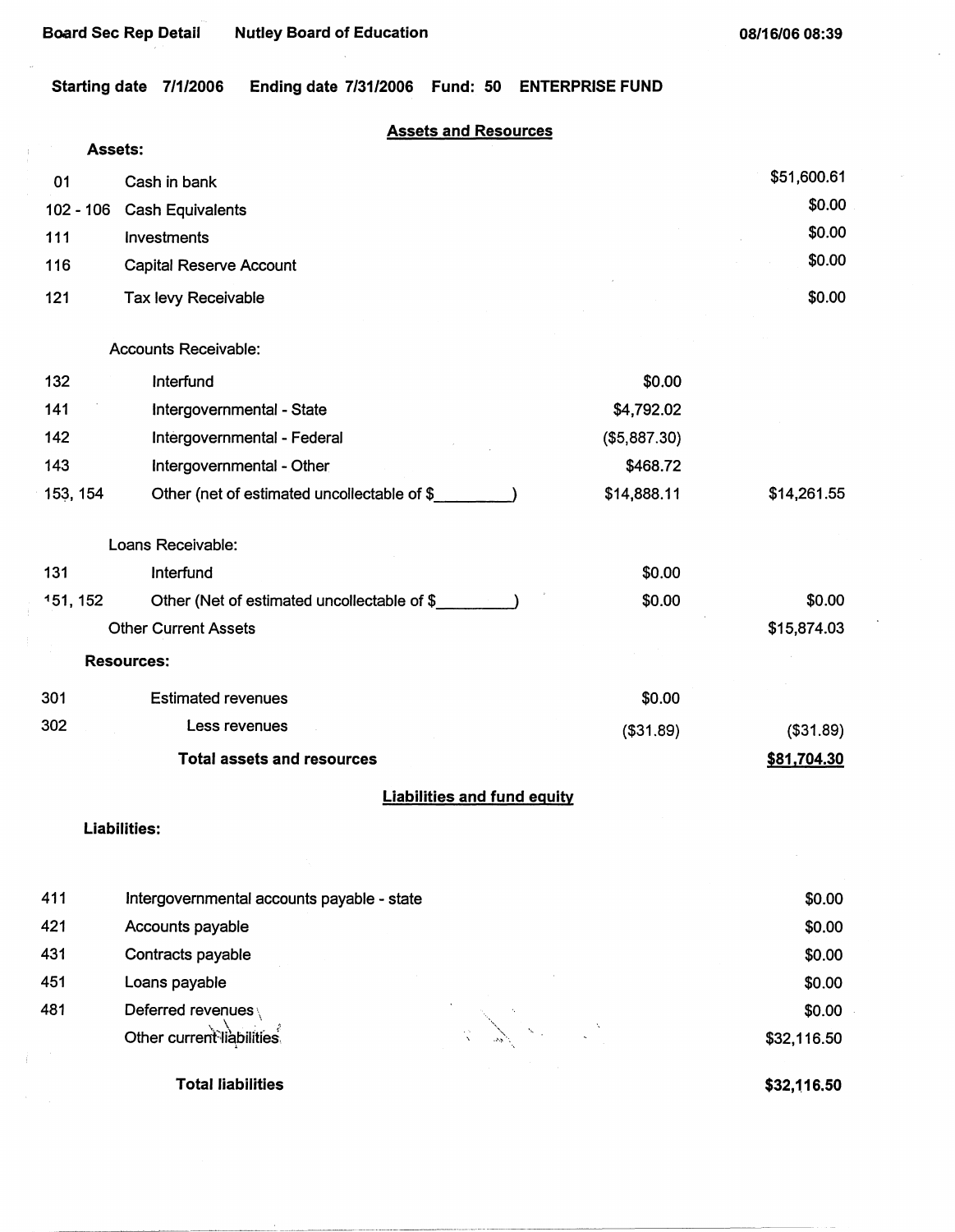Starting date 7/1/2006 Ending date 7/31/2006 Fund: 50 ENTERPRISE FUND

### **Fund Balance:**

| Appropriated:  |                              |                                                        |                 |                 |                 |                 |
|----------------|------------------------------|--------------------------------------------------------|-----------------|-----------------|-----------------|-----------------|
| 753,754        | Reserve for encumbrances     |                                                        |                 |                 | \$209,925.81    |                 |
| '61            |                              | Capital reserve account - July                         |                 |                 | \$0.00          |                 |
| 304            |                              | Add: Increase in capital reserve                       |                 |                 | \$0.00          |                 |
| 307            |                              | Less: Budgeted w/d from capital reserve eligible costs |                 |                 | \$0.00          |                 |
| 309            |                              | Less: Budgeted w/d from capital reserve excess costs   |                 |                 | \$0.00          | \$0.00          |
| 762            |                              | Adult education programs                               |                 |                 | \$0.00          |                 |
| 751,752,76x    |                              | Other reserves                                         |                 |                 | \$0.00          |                 |
| 301            |                              | Appropriations                                         |                 | \$27,063.50     |                 |                 |
| 302            |                              | Less: Expenditures                                     | (\$1,018.83)    |                 |                 |                 |
|                |                              | Encumbrances                                           | (\$182, 862.31) | (\$183,881.14)  | (\$156, 817.64) |                 |
|                |                              | <b>Total appropriated</b>                              |                 |                 | \$53,108.17     |                 |
|                | Unappropriated:              |                                                        |                 |                 |                 |                 |
| 770            |                              | Fund balance, July 1                                   |                 |                 | \$23,543.13     |                 |
| 303            |                              | <b>Budgeted fund balance</b>                           |                 |                 | (\$27,063.50)   |                 |
|                |                              | <b>Total fund balance</b>                              |                 |                 |                 | \$49,587.80     |
|                |                              | <b>Total liabilities and fund equity</b>               |                 |                 |                 | \$81,704.30     |
|                |                              | <b>Recapitulation of Budgeted Fund Balance:</b>        |                 |                 |                 |                 |
|                |                              |                                                        |                 | <b>Budgeted</b> | <b>Actual</b>   | <b>Variance</b> |
| Appropriations |                              |                                                        |                 | \$27,063.50     | \$183,881.14    | (\$156, 817.64) |
| Revenues       |                              |                                                        |                 | \$0.00          | (\$31.89)       | \$31.89         |
| Subtotal       |                              |                                                        |                 | \$27,063.50     | \$183,849.25    | (\$156,785.75)  |
|                |                              | Change in capital reserve account:                     |                 |                 |                 |                 |
|                |                              | Plus - Increase in reserve                             |                 | \$0.00          | \$0.00          | \$0.00          |
|                |                              | Less - Withdrawal from reserve                         |                 | \$0.00          | \$0.00          |                 |
| Subtotal       |                              |                                                        |                 | \$27,063.50     | \$183,849.25    | (\$156,785.75)  |
|                |                              | Less: Adjustment for prior year                        |                 | \$0.00          | \$0.00          |                 |
|                | <b>Budgeted fund balance</b> |                                                        |                 | \$27,063.50     | \$183,849.25    | (\$156,785.75)  |

Prepared and submitted by :  $\frac{1}{\sqrt{1-\frac{1}{n^{2}}}$ <br>Board Secretary

Board Secretary

*r/4,(o,*   $\overline{r}$ 

Date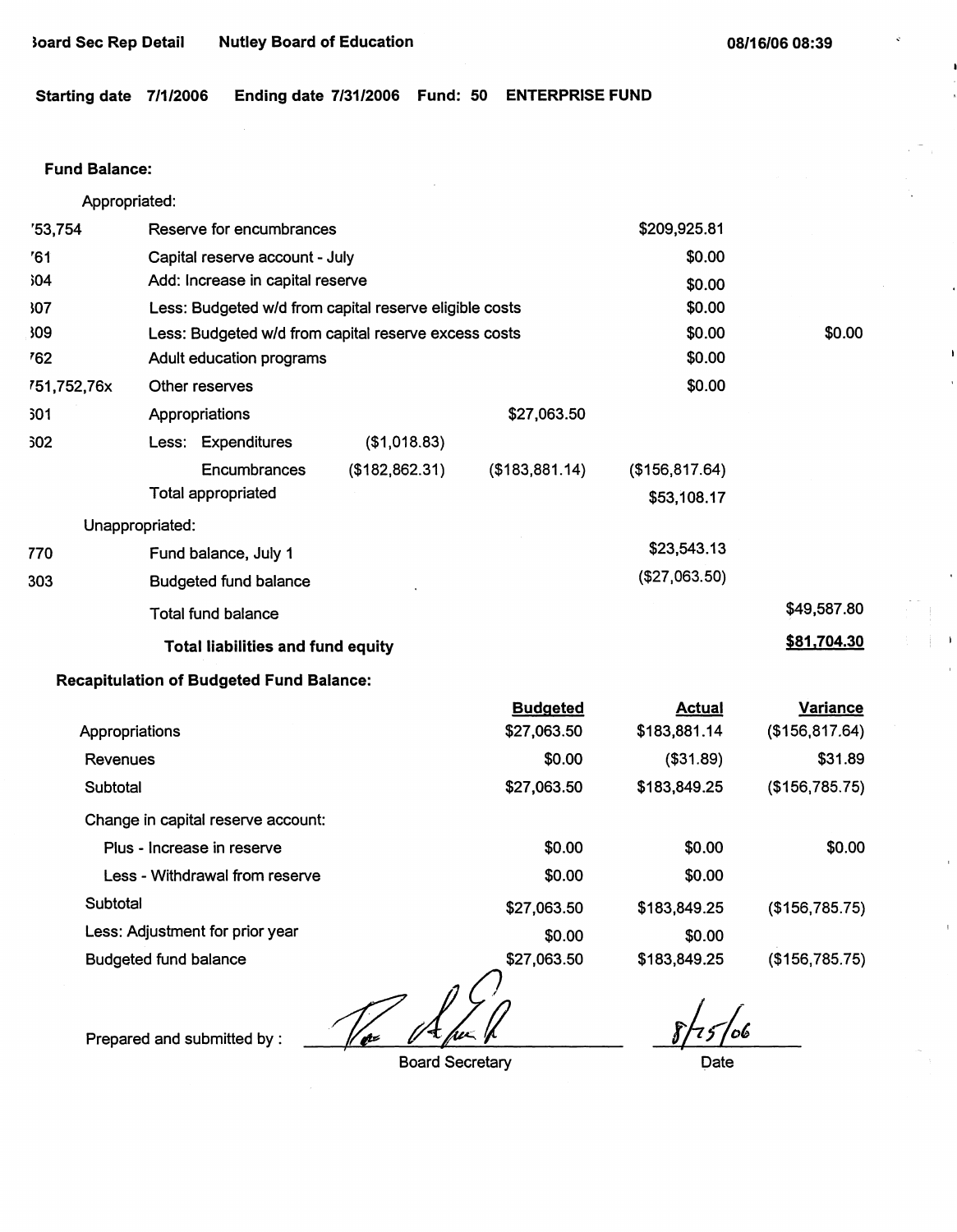Ť.

 $\epsilon$ 

**Starting date 7/1/2006 Ending date 7/31/2006 Fund: 55 EXTENDED DAY** 

# **Assets and Resources**

|             | <b>Assets:</b>                              |             |              |
|-------------|---------------------------------------------|-------------|--------------|
| 01          | Cash in bank                                |             | \$176,194.57 |
| $102 - 106$ | <b>Cash Equivalents</b>                     |             | \$500.00     |
| 111         | Investments                                 |             | \$0.00       |
| 116         | <b>Capital Reserve Account</b>              |             | \$0.00       |
| 121         | Tax levy Receivable                         |             | \$0.00       |
|             | <b>Accounts Receivable:</b>                 |             |              |
| 132         | Interfund                                   | \$38,836.94 |              |
| 141         | Intergovernmental - State                   | \$0.00      |              |
| 142         | Intergovernmental - Federal                 | \$0.00      |              |
| 143         | Intergovernmental - Other                   | \$0.00      |              |
| 153, 154    | Other (net of estimated uncollectable of \$ | \$0.00      | \$38,836.94  |
|             | Loans Receivable:                           |             |              |
| 131         | Interfund                                   | \$0.00      |              |
| 151, 152    | Other (Net of estimated uncollectable of \$ | \$0.00      | \$0.00       |
|             | <b>Other Current Assets</b>                 |             | \$0.00       |
|             | <b>Resources:</b>                           |             |              |
| 301         | <b>Estimated revenues</b>                   | \$0.00      |              |
| 302         | Less revenues                               | \$0.00      | \$0.00       |
|             | <b>Total assets and resources</b>           |             | \$215,531.51 |
|             | <b>Liabilities and fund equity</b>          |             |              |
|             | Liabilities:                                |             |              |
| 411         | Intergovernmental accounts payable - state  |             | \$0.00       |
| 421         | Accounts payable                            |             | \$0.00       |
| 431         | Contracts payable                           |             | \$0.00       |
| 451         | Loans payable                               |             | \$0.00       |
| 481         | Deferred revenues                           |             | \$0.00       |
|             | Other current liabilities                   |             | \$183,840.66 |
|             | <b>Total liabilities</b>                    |             | \$183,840.66 |